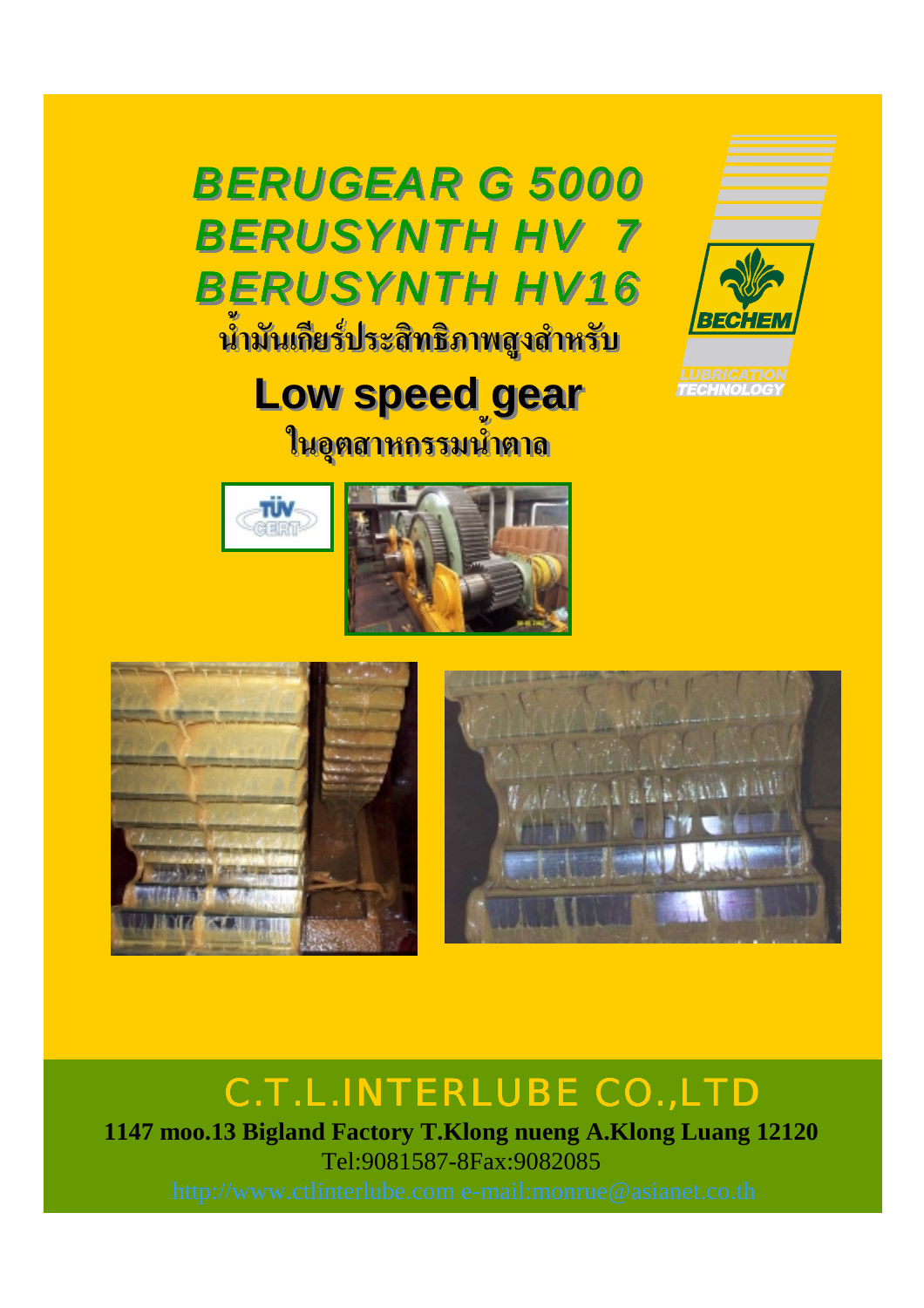## *BERUGEAR G 5000* **น้ํามันเกียรประสิทธิภาพสูงสําหรับ Low speed gear ในอุตสาหกรรมน้ําตาล**

# **BERUGEAR G 5000**

### **Description**



High performance EP gear oil with a very high base oil viscosity for large, heavy loaded slow turning industrial gear boxes.The special additives inside the oil form, due to a physical and chemical reaction, a very strong protection layer on the flanks and offer thus a reduced coefficient of friction and a sufficient strong lubricating film even under the conditions of very low speed For gear boxes where standard gear oils do not provide sufficient load carrying capacity

### **Application examples**

Large slow turning gears in the sugar and mining industry

| <b>Temperature range</b>       |                            |       | $\rm ^{\circ}C$    |                     | $0 - 140$  |
|--------------------------------|----------------------------|-------|--------------------|---------------------|------------|
| <b>Base oil</b>                |                            |       |                    |                     | Min/Syn    |
| Kin. Viscosity at 40°C         |                            |       | mm <sup>2</sup> /s | <b>DIN 51 562</b>   | appr. 4800 |
| Kin. Viscosity at 100°C        |                            |       | $mm2$ /s           | <b>DIN 51 562</b>   | appr. 180  |
| <b>Viscosity index</b>         |                            |       |                    |                     | 130        |
| <b>Flash point</b>             |                            |       | $\rm ^{\circ}C$    | <b>DIN ISO 2592</b> | > 240      |
| <b>Pourpoint</b>               |                            |       | $\rm ^{\circ}C$    | <b>DIN ISO 3016</b> | appr. -10  |
| FZG Test A/16/90               | Damage load stage          |       |                    | <b>DIN 51 354</b>   | >12        |
|                                | <b>Specific wear</b>       |       | mg/kWh             |                     | 0,3        |
| <b>Four ball test</b>          | <b>Weld load</b>           |       | N                  | <b>DIN 51 350</b>   | 2800       |
|                                | Carlotte wear 1 min 1000 N |       | mm                 |                     | 0,3        |
| SRV Test disc/ball 500 N 50 Hz |                            | f min |                    |                     | 0,06       |
|                                |                            | f max |                    |                     | 0,16       |

# C.T.L.INTERLUBE CO.,LTD

**1147 moo.13 Bigland Factory T.Klong nueng A.Klong Luang 12120** Tel:9081587-8Fax:9082085

http://www.ctlinterlube.com e-mail:monrue@asianet.co.th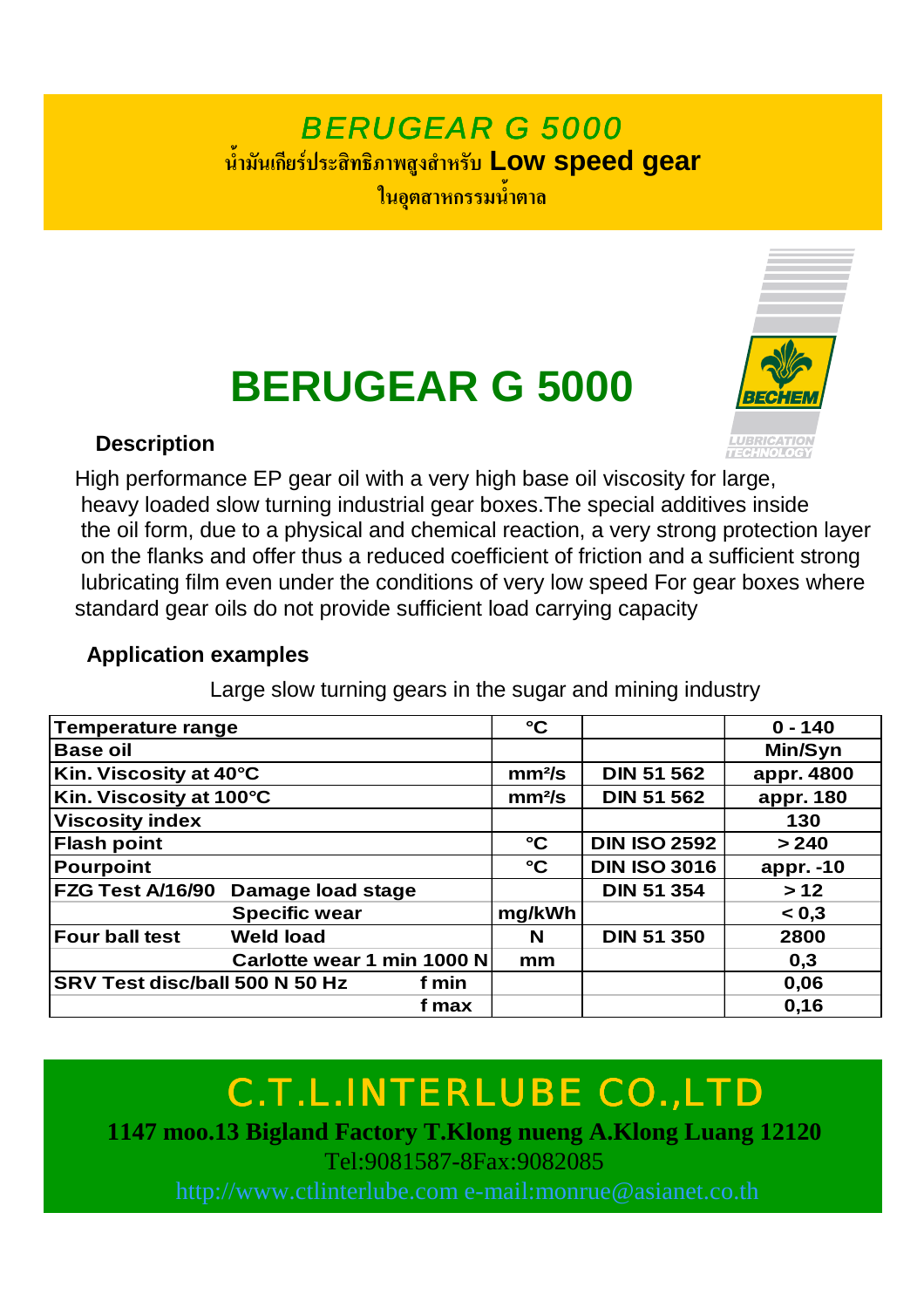## *BERUGEAR G 5000* **น้ํามันเกียรประสิทธิภาพสูงสําหรับ Low speed gear ในอุตสาหกรรมน้ําตาล**













**C.T.L.INTERLUBE CO.,LTD 1147 moo.13 Bigland Factory T.Klong nueng A.Klong Luang 12120** Tel:9081587-8Fax:9082085 http://www.ctlinterlube.com e-mail:monrue@asianet.co.th